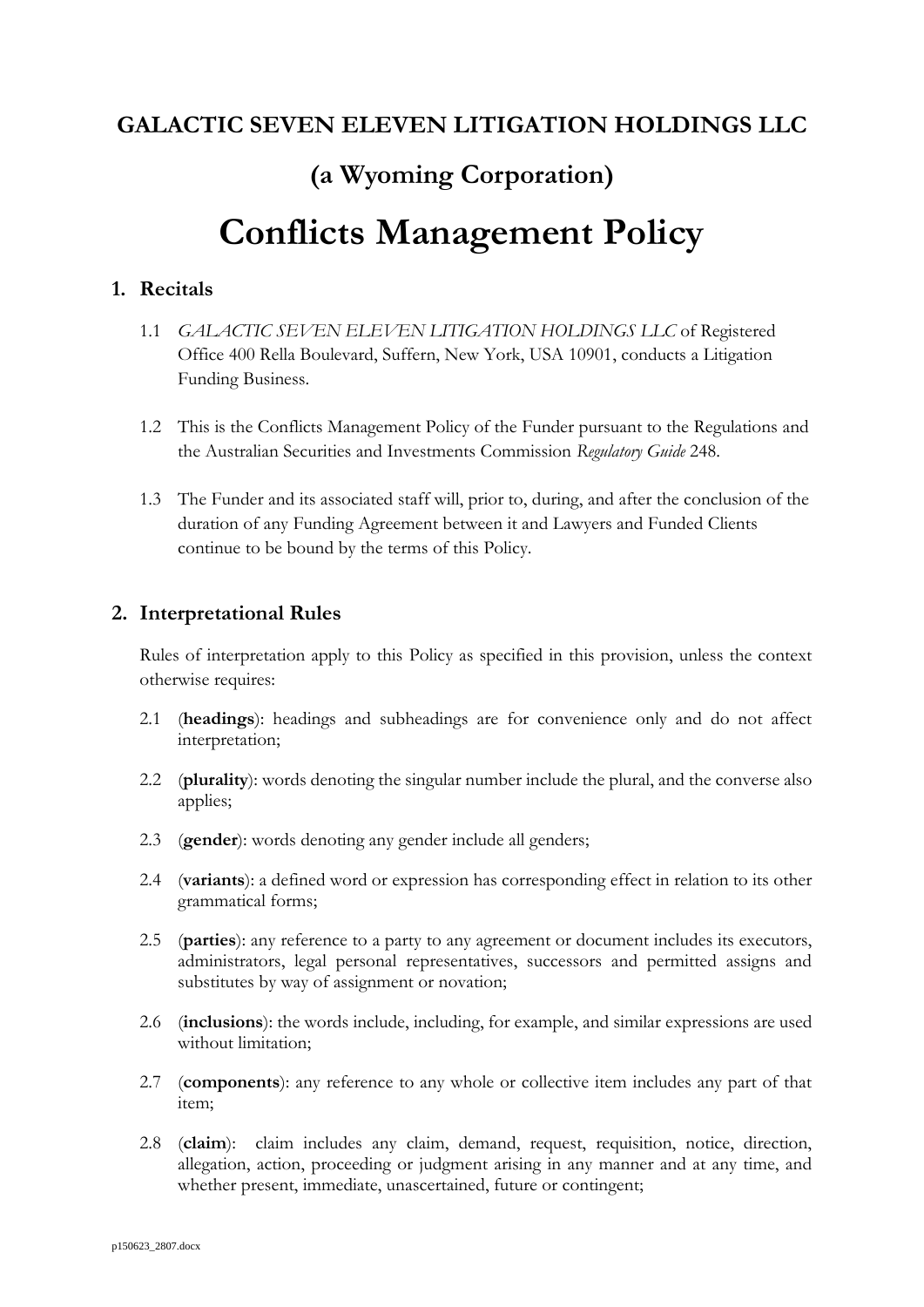2.9 (**costs**): costs includes any costs, charges, expenses, disbursements, fees, commissions, outgoings, premiums, taxes, levies, fines, penalties or losses incurred at any time, whether directly or indirectly;

## **3. Definitions**

- (i) **"Board"** means the corporate board of the Funder.
- (ii) **"Commencement Date"** means the date of this document**.**
- (iii) **"Court"** means any Federal or State court in Australia.
- (iv) **"Disclosure Statement"** means a document which:
	- a. identifies and assesses divergent interests between the Funder, Funded Clients, Prospective Members and/or Lawyers;
	- b. discloses pre-existing relationships which may alter the decision making of the Funder and/or Lawyers during relevant dispute proceedings; and,
	- c. provides an appropriate response to those divergent interests and potential conflicts, and methods to implement appropriate measures to address and minimise the impact of conflicts.
	- d. provides details of any dispute resolution options that are available to Prospective Members who have a dispute with the Funder.
- (v) **"Funded Clients***"* means people or entities that have entered into a Funding Agreement with the Funder for the purpose of obtaining finance to fund their claim.
- (vi) **"Funder"** means GALACTIC SEVEN ELEVEN LITIGATION HOLDINGS LLC.
- (vii) **"Funding Agreement"** means an agreement between the Funder and Prospective Members and Funded Clients, or an agreement between the Funder, Prospective Members, Funded Clients and Lawyers, in which the Funder agrees to provide finance to Prospective Members and Funded Clients in order to fund the claim of the Prospective Members.
- (viii) **"Lawyers"** means any legal representatives who are engaged to act for Prospective Members or the Funded Clients in any claim.
- (ix) **"Member"** means a member of a representative action.
- (x) **"Nature, Scale and Complexity"** includes factors such as: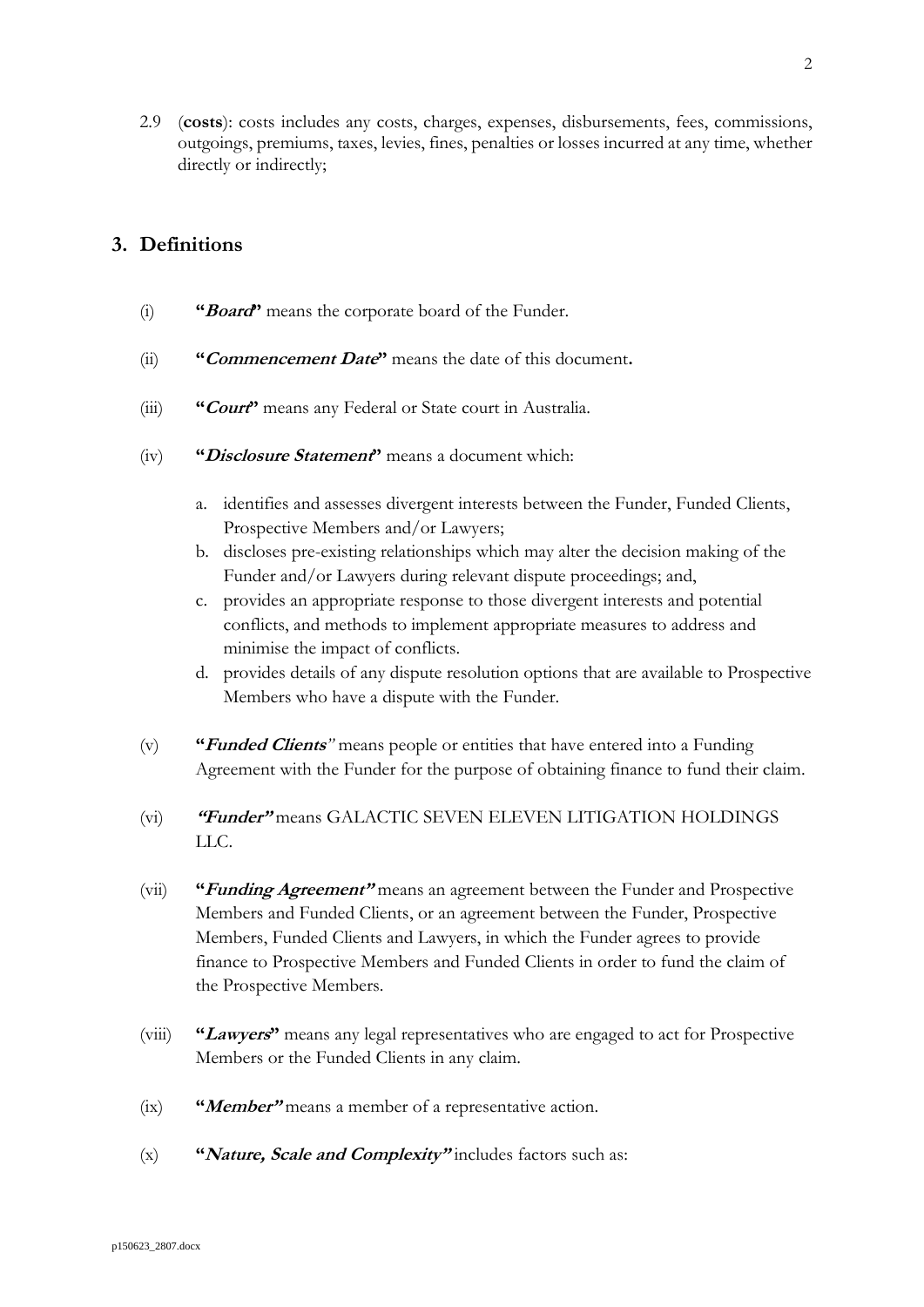- (a) The number of Members in a representative action;
- (b) The potential for conflicts of interest to arise;
- (c) The identity of the Members (e.g. whether the class of group members is open or closed, consumers and/or institutions);
- (d) Legal representation of Members in the proceeding, including fee and retainer agreements between such representation and Members; and,
- (e) The structure of the litigation scheme (e.g. choice of defendants, such as whether to commence proceedings against some or all of a corporate group, its directors or its advisers).<sup>1</sup>
- (xi) **"Policy**" means this Conflicts Management Policy.
- (xii) **"Pro-Forma Disclosure Statement"** means a general Disclosure Statement, not specific to any Funded Clients, which:
	- a. identifies general conflicts of interests likely to exist between the Funder, prospective Lawyers and prospective Members; and,
- (xiii) **"Prospective Members"** means people or entities with a claim for compensation that have not entered into a Funding Agreement with the Funder.
- (xiv) **"Regulations"** means *Corporation Regulations 2001* (Cth)**.**
- (xv) **"Review"** means an analysis of this Policy or any Disclosure Statement as to ascertain whether this Policy or any Disclosure Statement ought to be amended in order to better manage and prevent conflicts of interest from arising, and manage conflicts of interest that have arisen, between the Funder, Lawyers, and/or Funded Clients.
- (xvi) **"Review Date"** means the date of the last Review.
- (xvii) **"Senior Management"** means at least one Director of the Funder, who will be responsible for reporting to the Board of the Funder with respect to this Policy. 2
- (xviii) **"Senior Person"** means Maureen Licata who has a senior role at the Funder.
- (xix) **"Settlement Agreement"** means an agreement between Funded Clients and a defendant or potential defendant to settle a claim held by the Funded Clients against that defendant or potential defendant.

<sup>&</sup>lt;sup>1</sup> RG 248.32.

<sup>2</sup> RG 248.45.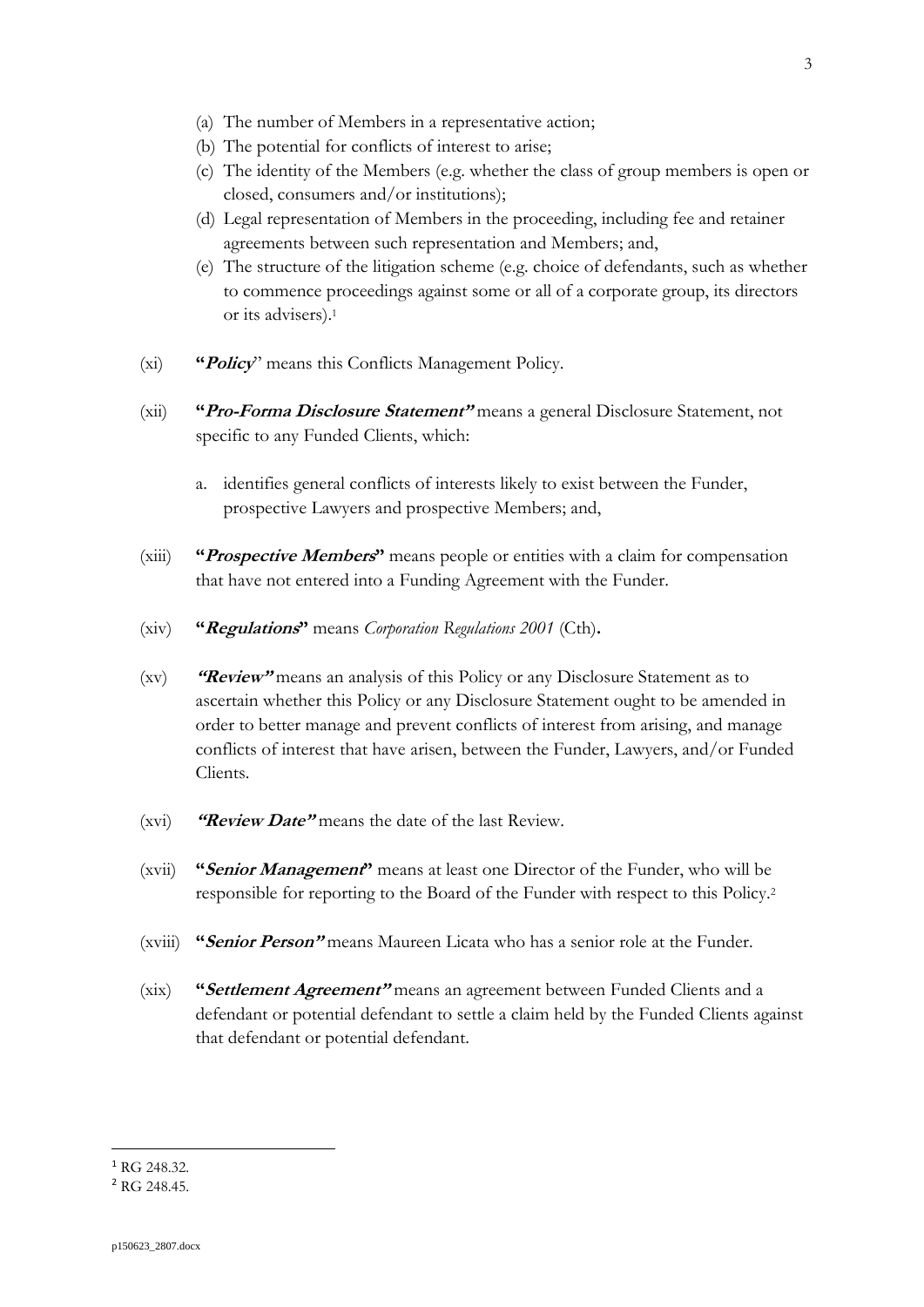(xx) **"Stage"** means ascertainable future period of legal work to be conducted in a legal dispute.

## **4. Commencement of Policy**

4.1 This Policy will commence on the Commencement Date.

#### **5. Appointment of Responsible Person**

- 5.1 The Board appoints the Senior Person to be directly responsible for the implementation and enforcement of this Policy.
- 5.2 The duties that the Senior Person is responsible for include, but are not limited to:
	- 5.2.1 the implementation, monitoring and management of this Policy;<sup>3</sup>
	- 5.2.2 the communication of this Policy and the procedures within each Disclosure Statement to the staff of the Funder and the Board,<sup>4</sup> and ensuring that the staff are aware of such procedures.<sup>5</sup>
	- 5.2.3 reporting to the Board with respect to compliance, monitoring and implementation of this Policy.<sup>6</sup>
	- 5.2.4 ensuring that the Funder has adequate staff and resources to undertake the required compliance functions.<sup>7</sup>
	- 5.2.5 implementing clear reporting lines for the staff responsible for the procedures;<sup>8</sup> and,
	- 5.2.6 receiving and/or generating regular reports on compliance with this Policy and the Regulations, and reporting to the Australian Securities and Investments Commission if necessary.<sup>9</sup>
- 5.3 The Board is to ensure that the Senior Person is free of any business or other relationship that could materially interfere with, or could reasonably be perceived to interfere with the independent exercise of the Senior Person's judgment in monitoring and implementing this Policy. <sup>10</sup> If the Senior Person is found to have a business or other relationship that could materially interfere with, or could reasonably be perceived to interfere with the independent exercise of his or her judgment in monitoring and implementing this Policy:

- <sup>4</sup> RG 248.41.
- $5$  RG 248.47(c).
- <sup>6</sup> RG 248.45.
- <sup>7</sup> RG 248.47(b)
- <sup>8</sup> RG 248.47(d).
- $9 \text{ RG } 248.47(e)$ .

<sup>&</sup>lt;sup>3</sup> RG 248.45.

<sup>10</sup> RG 248.46.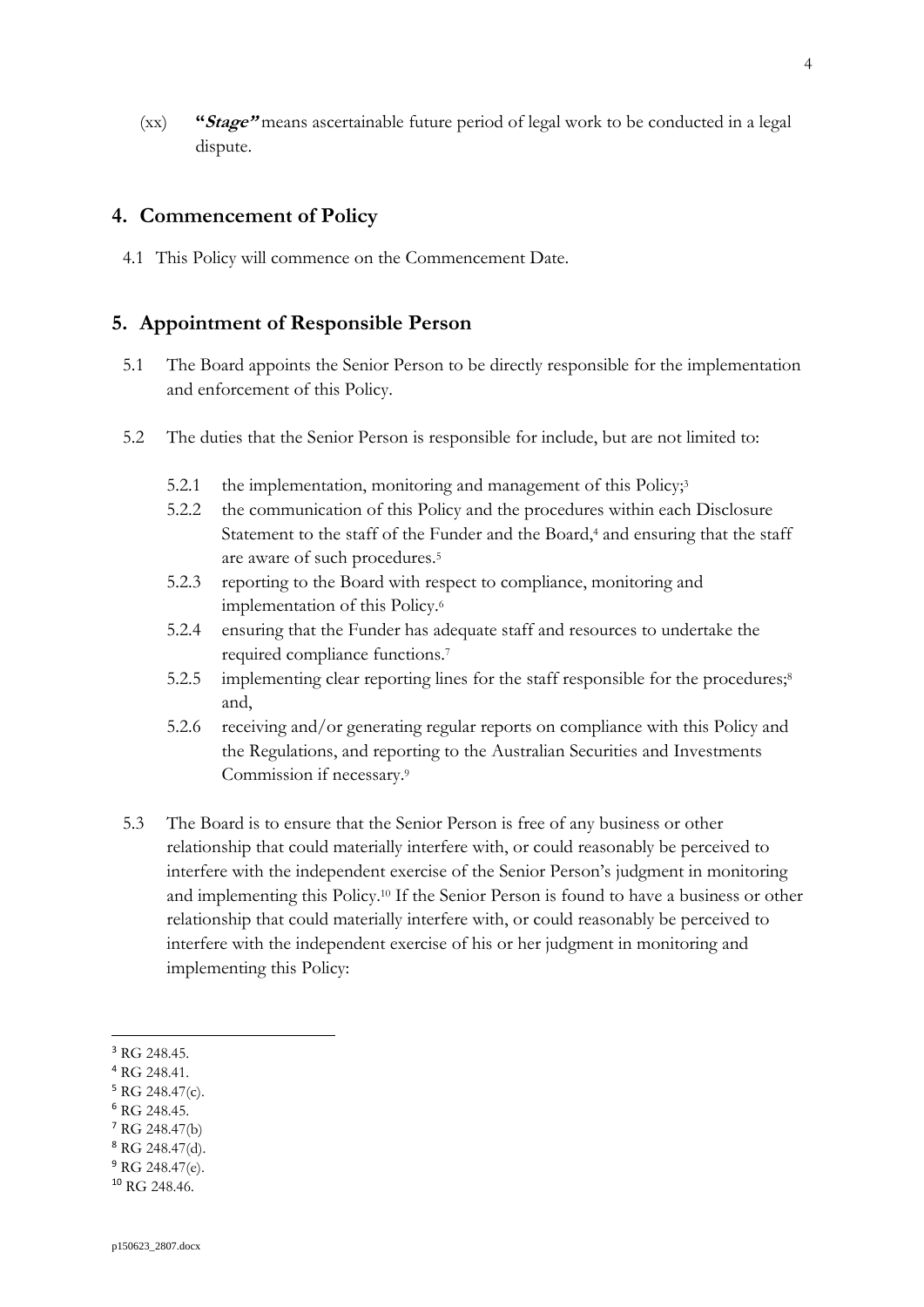5.3.2 This Policy should be amended to reflect the change in Senior Person.

## **6. Review of this Policy**

- 6.1 A Review of this Policy must be conducted within 12 months of the Commencement Date, and then again within twelve (12) months of every Review Date after that.<sup>11</sup>
- 6.2 The Review of this Policy must be supervised by the Senior Person. 12
- 6.3 After completing the Review of this Policy, the Senior Person must advise the Board of any proposed amendments to this Policy.
- 6.4 If the Board agrees by majority after receiving advice from the Senior Person pursuant to clause 6.3 that conflicts of interest would be better managed with amendments to this Policy, such amendments to this Policy must be implemented as soon as reasonably possible.
- 6.5 If this Policy is amended, the amended versions of this Policy must as soon as reasonably possible be made available to the Funded Clients and the Lawyers.

#### **7. Drafting and amending a Disclosure Statement**

- 7.1.1 At or before the Commencement Date the Funder must create a Pro-Forma Disclosure Statement. 13
- 7.1.2 Before the Funder enters into a Funding Agreement with Lawyers and/or Prospective Members, the Funder must amend the Pro-Forma Disclosure Statement to create a unique Disclosure Statement specific to the interests of the Funder, Lawyers and Prospective Members/Funded Clients who are parties to that Funding Agreement. Such Disclosure Statement will identify and manage the specific divergent interests of the Funder, Lawyers and Prospective Members/Funded Clients to that Funding Agreement. <sup>14</sup> The amendments to the Pro-forma Disclosure Statement should be appropriately made to suit the Nature, Scale and Complexity of the Funding Agreement.<sup>15</sup>
- 7.1.3 Any party contemplating entering into a Funding Agreement must be provided with a copy of the unique Disclosure Statement which is relevant to the parties to that Funding

<sup>&</sup>lt;sup>11</sup> Rule 7.6.01AB(4)(c).

<sup>12</sup> RG 248.45.

<sup>13</sup> RG 248.28.

<sup>14</sup> RG 248.30.

<sup>15</sup> RG 248.32.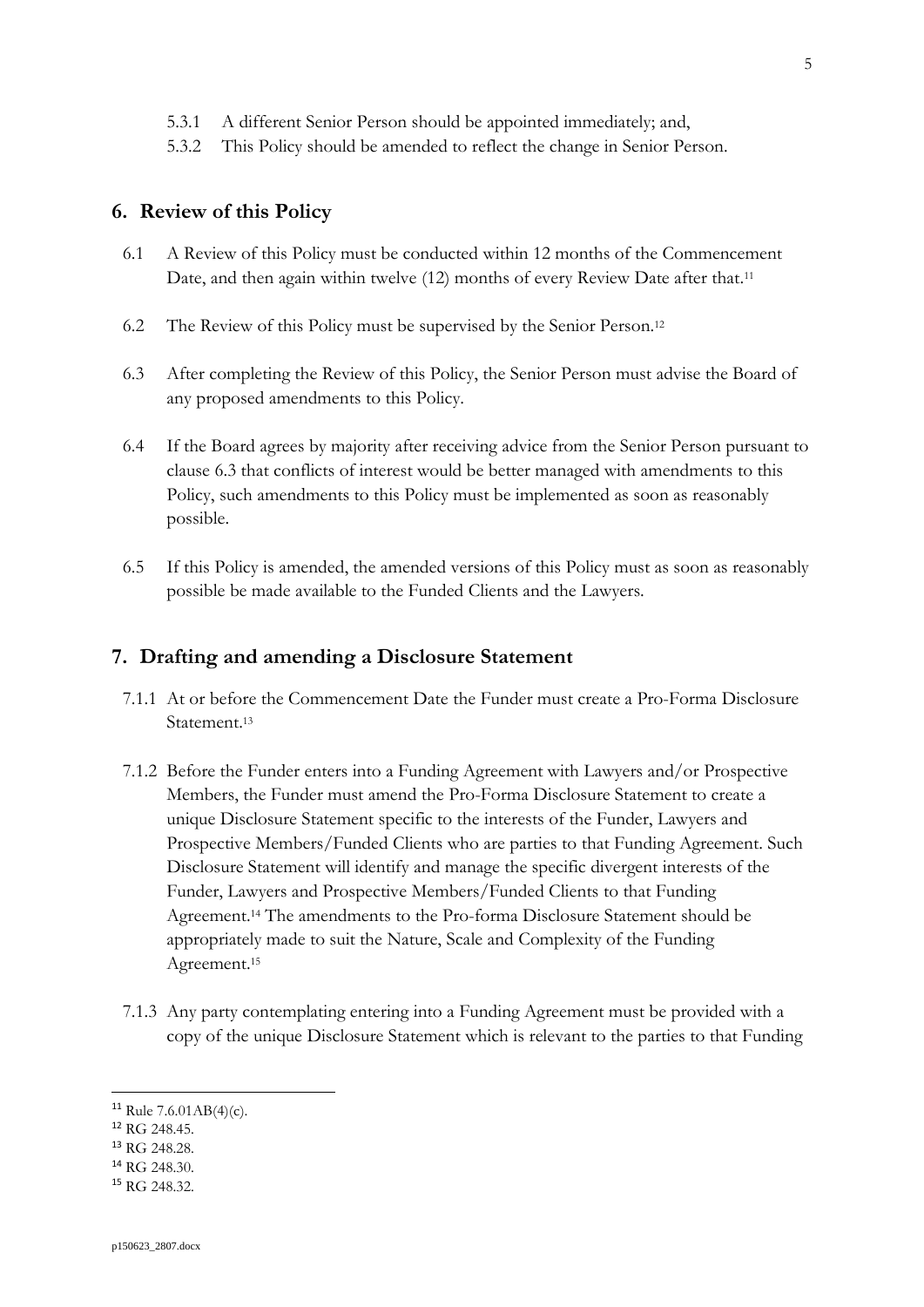Agreement, and be provided with a reasonable amount of time to familiarise itself with such Disclosure Statement before entering into a Funding Agreement.

- 7.1.4 All employees, board members and shareholders of the Funder must be provided with a copy of each Disclosure Statement at the earliest possible opportunity, and must familiarise themselves with such Disclosure Statements.
- 7.1.5 A Review of each Disclosure Statement must be conducted within 12 months of the creation of each Disclosure Statement, and then again within 12 months of every Review Date after that. If amendments to a Disclosure Statement are necessary in order to manage conflicts of interest and situations where conflicts of interest may arise, the Senior Person must ensure that the Disclosure Statement is amended. The amended Disclosure Statement must be distributed in a timely and prominent manner to the Funded Clients.
- 7.1.6 The Senior Person must ensure that the terms of each Disclosure Statement are effectively implemented.<sup>16</sup>

## **8. Documenting implementation of measures to address and minimise the impact of conflicts**

- 8.1.1 Records monitoring and documenting the compliance of the Funder with this Policy are to be created on a regular basis, or as soon as reasonably possible after the occurrence of an event where action needs to be taken with respect to a conflict of interest, or potential conflict of interest.
- 8.1.2 Such records monitoring the compliance of the Funder with this Policy are to include, but are not limited to, records of the following:
	- 8.1.2.1 Records of conflicts identified, and action taken;
	- 8.1.2.2 Any reports given to the Senior Person or to any other staff of the Funder pertaining to conflict of interest matters;
	- 8.1.2.3 Copies of written conflicts of interest disclosures given to Prospective Members or the public as a whole,
	- 8.1.2.4 Records of amendments made to this Policy,
	- 8.1.2.5 Records of the creation and any amendment of any Disclosure Statement.<sup>17</sup>

<sup>16</sup> RG 248.62.

<sup>17</sup> RG 248.35; 248.36.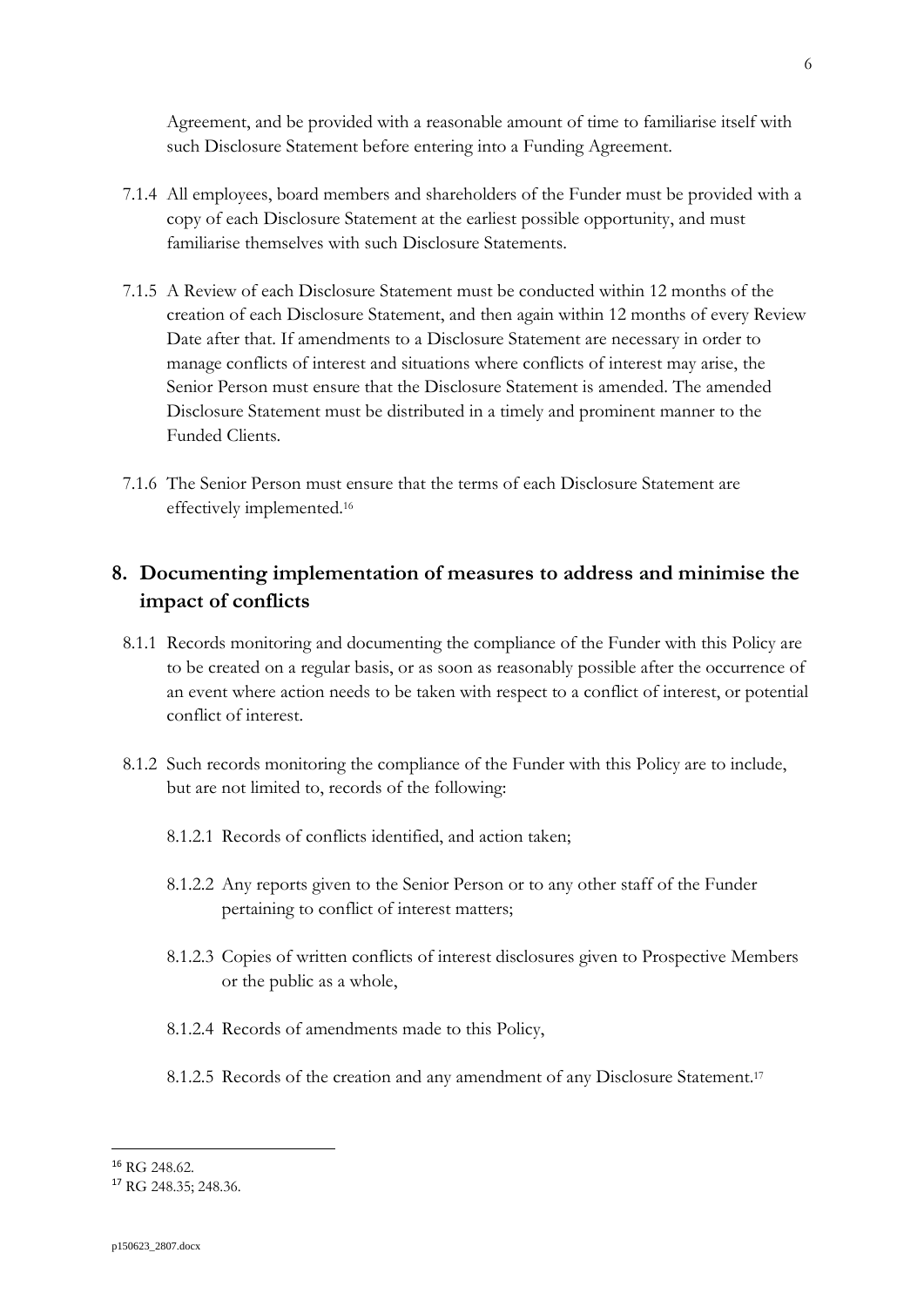- 8.1.3 Records or documentation monitoring non-compliance of the Funder with this Policy are to be created as soon as reasonably possible after such non-compliance is realised by the Funder. <sup>18</sup>
- 8.1.4 Records or documentation monitoring the compliance and non-compliance of the Funder with this Policy are to be kept for a period of seven (7) years.<sup>19</sup>
- 8.1.5 Records or documentation monitoring the compliance and non-compliance of the Funder are to be reasonably accessible to the Board and the Senior Person, and should be relied upon when conducting a Review of this Policy and all Disclosure Statements.

## **9. Monitoring changes to law and legislation**

9.1 The Senior Person, on behalf of the Funder, is responsible for keeping up to date with changes to the law and legislation that is relevant to managing conflicts of interest within the litigation funding business in the Commonwealth of Australia, and will ensure that this Policy and all Disclosure Statements are amended to comply with such changes.<sup>20</sup>

## **10.Recruitment of Prospective Members for a representative action**

- 10.1 When recruiting Prospective Members for a representative action, staff of the Funder must exercise great care to ensure that Prospective Members are not misled during the recruitment process.**<sup>21</sup>**
- 10.2 The Senior Person is to be responsible for overseeing the recruitment process of Prospective Members, including marketing for the prospective representative action, as to ensure no misrepresentations are made.**<sup>22</sup>**
- 10.3 The Funder must not:
	- 10.3.1 Recruit Prospective Members by enticing Prospective Members to join a representative action based on advertisements of the absolute sum of compensation likely to be obtained by each Member, without making reference to the fact that a portion of that sum will be payable to the Funder.
	- 10.3.2 Recruit Prospective Members based on the foreseeable compensation that can be achieved by one Prospective Member of a representative action, when such

<sup>18</sup> RG 348.35.

<sup>19</sup> RG 248.36.

<sup>20</sup> RG 248.44.

 $24$  RG 248.65.

<sup>22</sup> RG 248.65.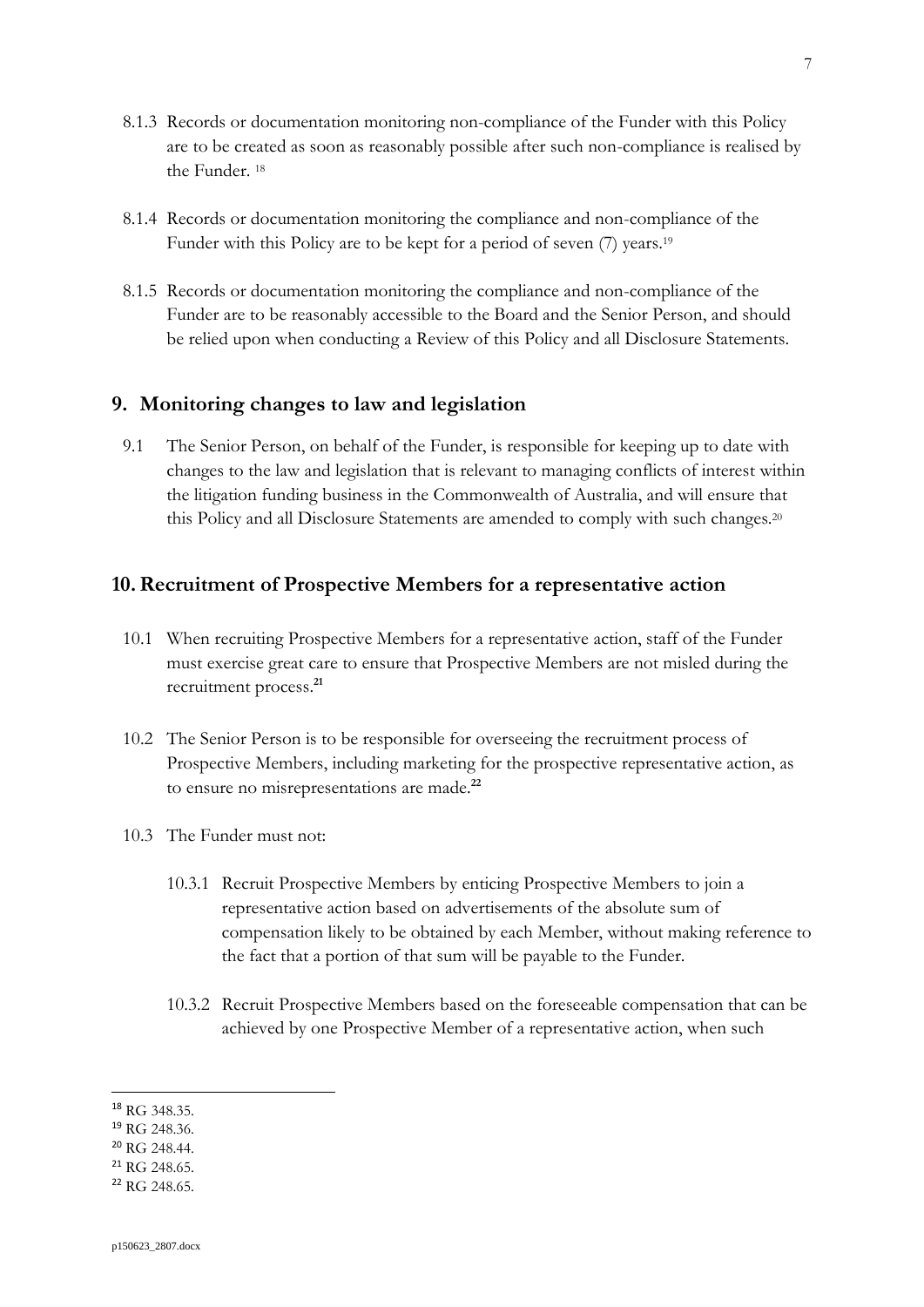compensation is likely to be greater than the compensation which will be received by most other Prospective Members of the same representative action.

10.3.3 Mislead Prospective Members into thinking that they will have control in providing instructions in respect of the representative proceedings when it would only be a 'lead applicant' who will have such control.

## **11. The Terms of any Funding Agreement**

- 11.1 The terms of any Funding Agreement must include:
	- 11.1.1 An obligation to comply with the terms of the Regulations and any other relevant law.
	- 11.1.2 A cooling off period to provide an opportunity for Funded Clients to seek legal advice.
	- 11.1.3 If the Lawyers are a party to the Funding Agreement, an obligation for Lawyers to give precedence to the instructions of Funded Clients over the instructions of the Funder; and,
	- 11.1.4 A procedure to be applied to review a proposed Settlement Agreement and to decide whether such proposed Settlement Agreement made within dispute proceedings should be accepted.
	- 11.1.5 An obligation to provide clear and full disclosure of all terms of a Settlement Agreement to all Funded Clients and to the court in which the substantive proceedings relevant to that Funding Agreement are being held. Such disclosure should, as accurately as possible, clearly express what percentage the settlement sum represents of the total relief claimed by the Funded Clients.
	- 11.1.6 An obligation to provide full disclosure to the Funded Clients of the terms of any other agreement that exists, or comes into existence, between the Funder and Lawyers which relates to that Funding Agreement.
	- 11.1.7 A dispute resolution mechanism, to handle disputes that may arise between the Funder, Lawyers and Funded Clients.
	- 11.1.8 An obligation to provide timely and clear disclosure to the Funded Clients of any breach committed by the Lawyers or Funder of the Regulations with respect to the business of litigation funding in general, and a right for the Funded Clients to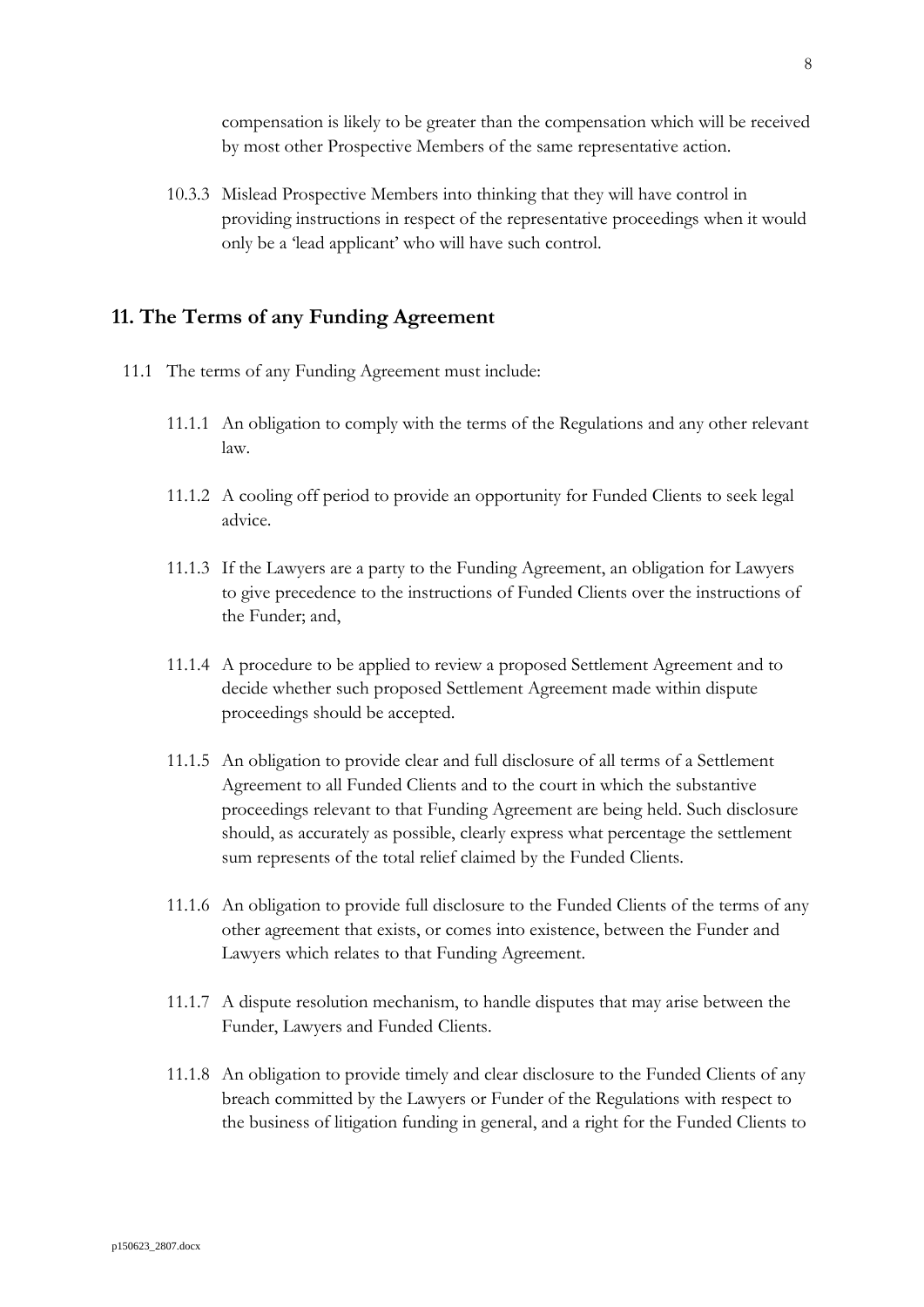terminate the Funding Agreement if the Funder does not comply with the Regulations.**<sup>23</sup>**

- 11.2 The terms of any Funding Agreement must be reviewed on a regular basis to ensure that it is consistent with Division 2 of Part 2 of the *Australian Securities and Investment Commission* Act 2001 (Cth).**<sup>24</sup>** The Senior Person must supervise such review.
- 11.3 The terms of any Funding Agreement must be reviewed on a regular basis to ensure that such terms do not give rise to an unfair contract, or unconscionability, as understood under the law in the Commonwealth of Australia. **25**
- 11.4 Before the terms of any Funding Agreement are executed by any party, the Funding Agreement must be reviewed by the Senior Person as to ensure that its terms are consistent with this Policy, and only after a review and approval of the Funding Agreement by the Senior Person, can the Funding Agreement be executed.**<sup>26</sup>**

## **12.Conditions regarding Lawyers**

- 12.1 The Funder must not provide Funded Clients with funds to pay Lawyers unless those Lawyers first disclose to the Funder all possible interests they have which could or would conflict with the interests of the Funded Clients. Such interests must then be disclosed to the Funded Client in the appropriate Disclosure Statement.
- 12.2 The Senior Person must ascertain whether, due to prior interests of the Lawyers, the Lawyers will not be in a position to independently represent the interests of Prospective Members or Funded Clients in a claim. If the Senior Person determines that the Lawyers cannot independently represent the interests of Prospective Members, the Senior Person must advise the Board not to fund that claim.
- 12.3 If the Lawyers act for the Funder and Funded Clients:
	- 12.3.1 The professional relationship between the Funder and Lawyers must be conditional upon the Lawyers ensuring that the interests of the Funded Clients are primarily protected and paramount when there is a divergence of interests between the Funder and the Funded Clients.
	- 12.3.2 If there is no direct contractual relationship between Lawyers and the Funded Clients, then any agreement between the Lawyers and Funder must include:

<sup>23</sup> RG 248.71.

<sup>&</sup>lt;sup>24</sup> RG 248.72; reg 7.06.01AB(4)(e)

<sup>25</sup> RG 248.73.

<sup>&</sup>lt;sup>26</sup> RG 248.75.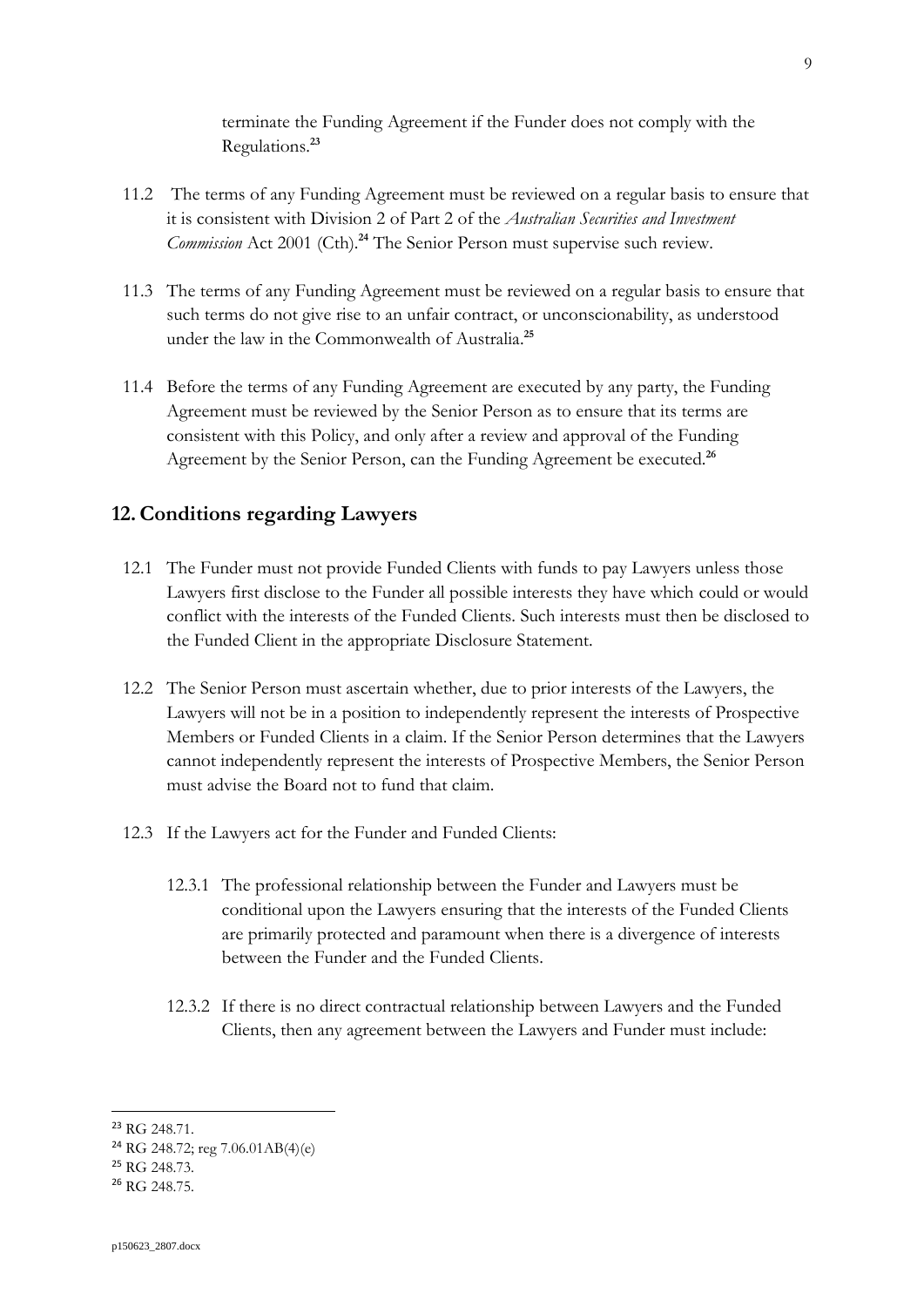- 12.3.2.1 A clause stating that if there is a divergence of interest between the Funded Clients and the Funder, the Lawyers must ensure that the interests of the Funded Clients are primarily protected; and,**<sup>27</sup>**
- 12.3.2.2 An acknowledgment that Lawyers always have a fiduciary duty to their clients, and therefore have a fiduciary duty to the Funded Clients.
- 12.4 If there is a pre-existing relationship between the Lawyers and Funder:
	- 12.4.1 If the Senior Person believes that the pre-existing relationship between the Lawyers and Funder is such that the Lawyers will not be able to act in the best interest of specific Prospective Members or Funded Clients in a claim, then the Funder must not fund the claim.
	- 12.4.2 The nature of the pre-existing relationship, and the way in which such a relationship could create conflicts of interest between the Lawyers and Funder must be disclosed to the Prospective Members in the Disclosure Statement.
	- 12.4.3 A pre-existing relationship includes:
		- 12.4.3.1 Relationships between staff of the Funder and staff of the Lawyers.
		- 12.4.3.2 Relationships between direct family members of staff of the Funder and staff of the Lawyers.
		- 12.4.3.3 Relationships between direct family members of staff of the Lawyers and staff of the Funder.
- 12.5 The Funder is to use its best endeavours to ensure that the Lawyers inform the Funded Clients of any significant developments in the Funded Client's claim, by way of update reports.

## **13. Settlement Agreements and offers**

- 13.1 Any Funding Agreement must ensure the following:
	- 13.1.1 That there are adequate provisions to manage conflicts of interest that will arise between the Funder, Lawyers and Funded Clients during any settlement negotiations with respect to a Settlement Agreement. **28**
	- 13.1.2 Before a Court is asked to approve a proposed Settlement Agreement between Funded Clients and a potential defendant or defendant as being appropriate for

<sup>27</sup> RG 248.77.

<sup>28</sup> RG 248.87.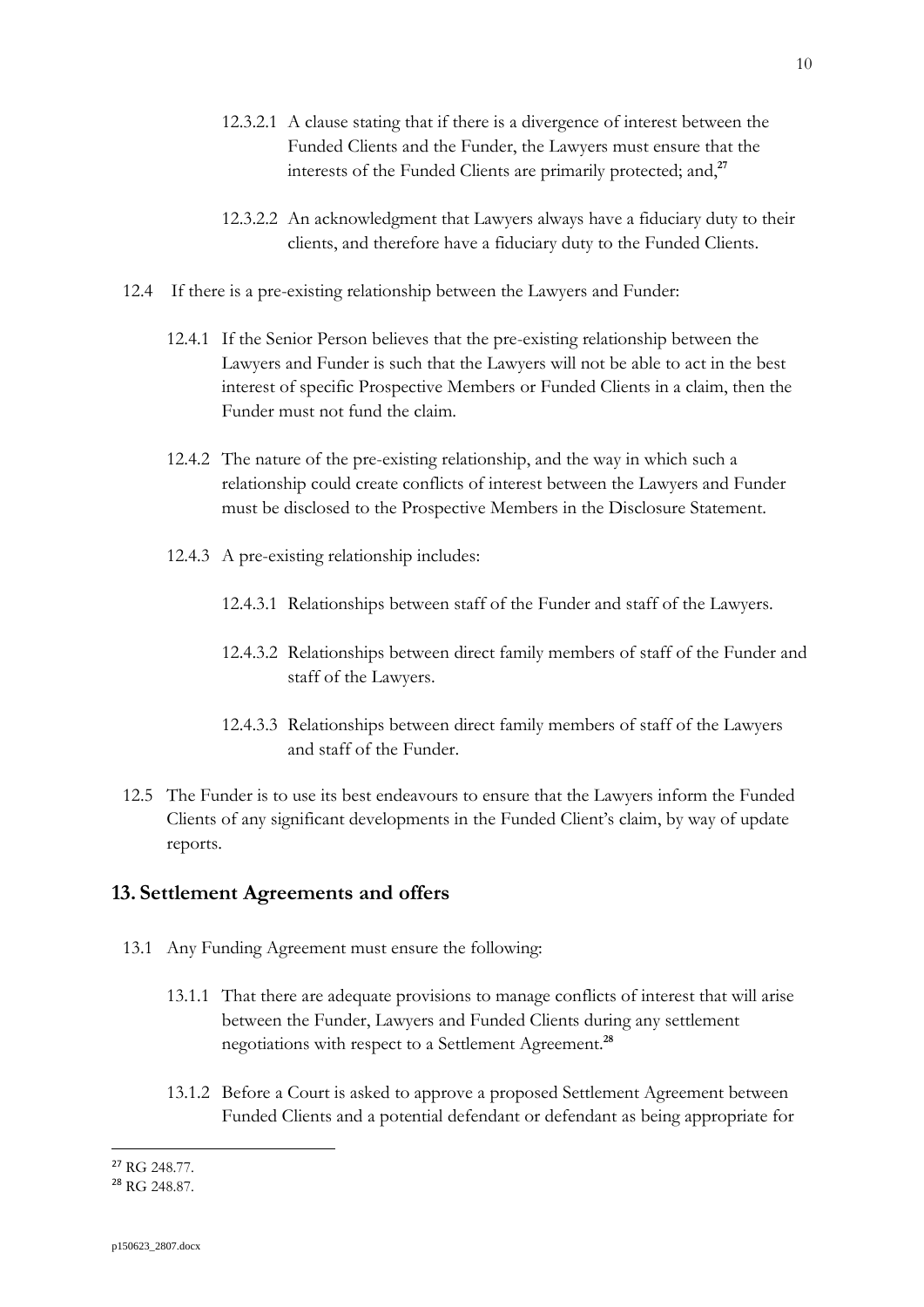the Funded Client, a Senior Counsel, Queen's Counsel barrister or retired judge must review such proposed Settlement Agreement so as to determine whether in the circumstance the Settlement Agreement provides a fair and reasonable outcome for the Funded Clients.

- 13.2 In assessing whether a proposed Settlement Agreement is a fair and reasonable outcome for the Funded Clients, factors that are to be taken into account include, but are not limited to:
	- 13.2.1 the total amount offered and how it is likely to be reflected in a payment to the Clients both individually and collectively;
	- 13.2.2 the likely outcome of the Claim through the trial of the Proceedings;
	- 13.2.3 whether the proposed settlement sum is within the range of damages likely to be awarded by a Court following the trial of the Proceedings;
	- 13.2.4 the terms of any advice received from an independent expert on material issues;
	- 13.2.5 the attitude of the Clients towards the proposed settlement offer;
	- 13.2.6 the likely duration and cost of the Proceedings to maintain and prosecute the Claim, including to final judgment and whether further costs are likely to be recovered;
	- 13.2.7 whether the proposed settlement offer unfairly discriminates between the interests of some Clients over others;
	- 13.2.8 whether the settlement offer is likely to work an injustice for any particular subgroup of Clients;
	- 13.2.9 the likelihood of an appeal after judgment; and
	- 13.2.10 any other material factors.
- 13.3 In assessing whether a proposed Settlement Agreement represents a fair and reasonable outcome for the Funded Clients, the Senior Counsel or Queen's Counsel barrister appointed pursuant to clause 13.1.2 should take into account the test applied by Jessup J in *Darwalla Milling Co. Pty Ltd v F Hoffman-La Roche Ltd (No. 2)* (2006) 236 ALR 322, at paragraph 41, which is extracted below:

"I propose to consider each of the two categories of loss which the applicants have identified – overcharge loss and LMS loss – discretely. In relation to each, I propose first to consider whether the overall settlement sum is reasonable, having regard to the manner of its calculation and its relationship to a best possible case outcome for the group as a whole, the prospect of achieving an outcome at or near the best possible case, the extent of the weaknesses, substantive or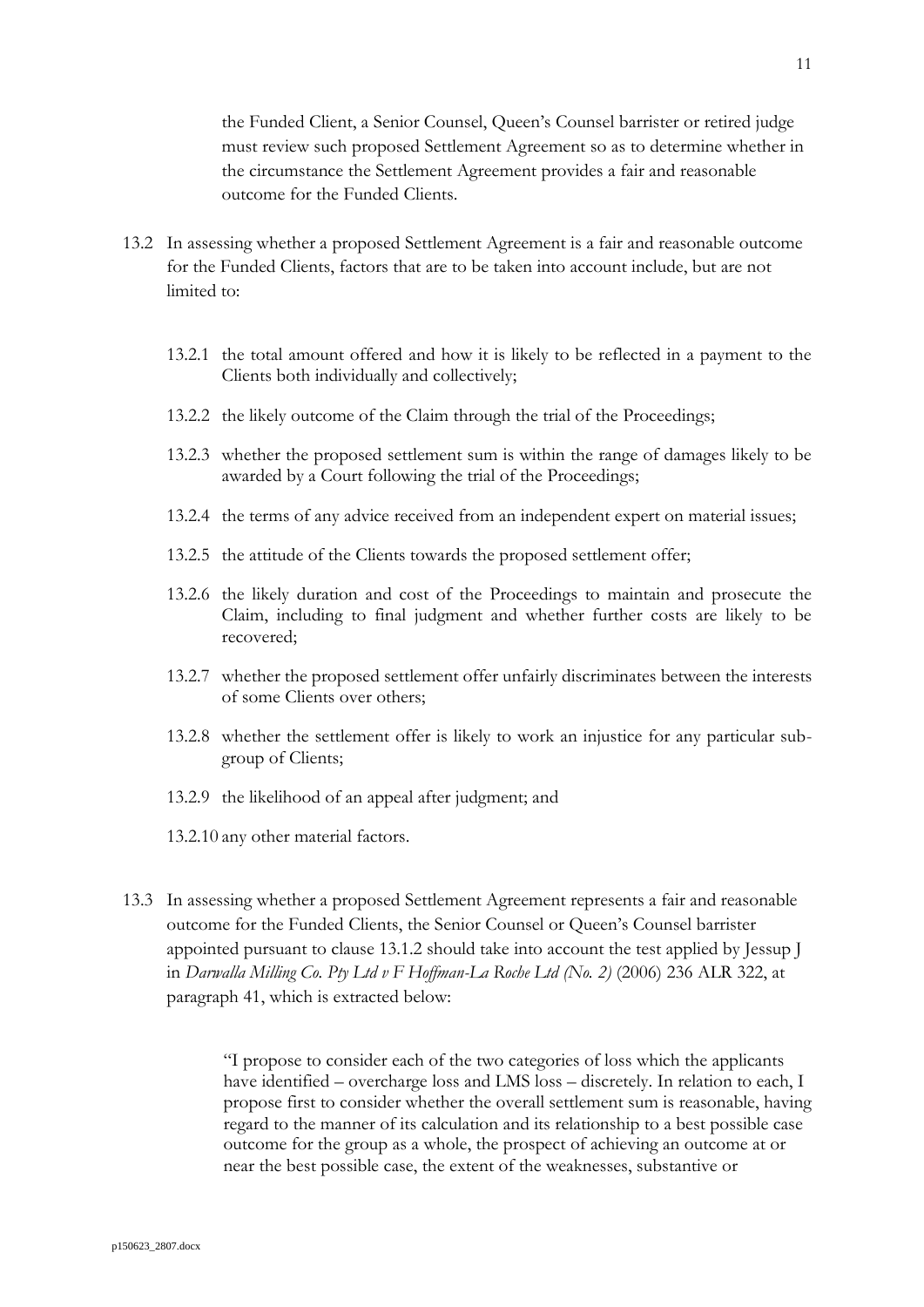procedural, in the applicants' case, whether the settlement sum falls within a realistic range of likely outcomes, the forensic difficulties which would be involved in the conduct of the case to judgment, including the distractions, for an operating business, of being involved in such an undertaking, and the time and costs which have been saved by a settlement at this stage. I propose to turn then to the question whether the settlement, including the distribution scheme, involves any actual or potential unfairness to any group members, or categories of group members, having regard to all relevant matters, including whether the overall settlement sum, even if reasonable as such, involves unfair compromises by some members, or categories of members, for the benefit of others, and whether the distribution scheme fairly reflects the apparent or assumed relative losses suffered by particular members, or categories of members. Any consideration of the fairness and reasonableness of the settlement in the present case must take into account not only the overall settlement sum and its relationship with the amount that might be considered a best possible outcome after a successful trial, but also the structure and workings of the scheme by which that sum is proposed to be distributed amongst group members. The fairness and reasonableness of the settlement, from the point of view of any one group member, will necessarily depend on both of these factors."